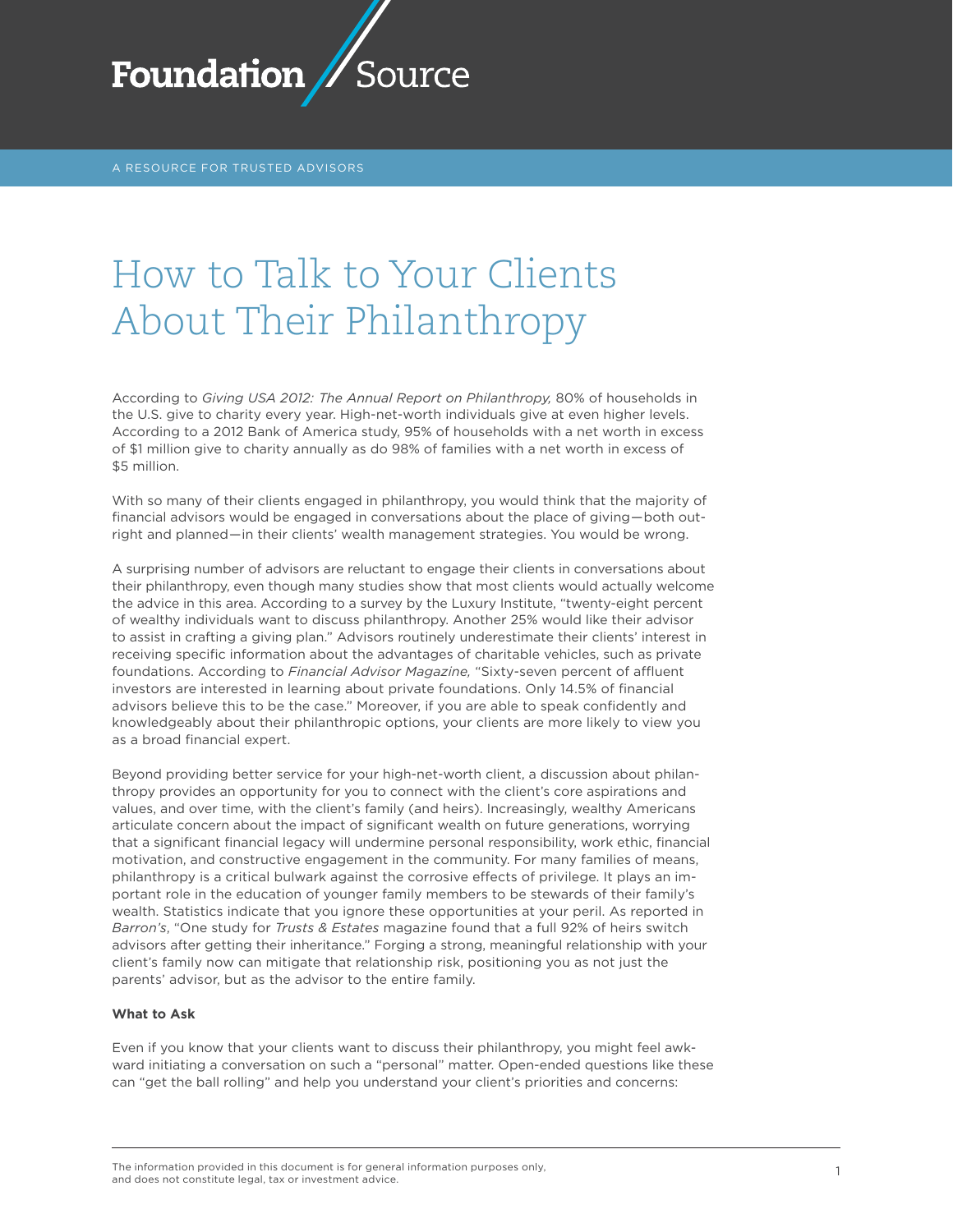- • Are you currently making gifts to any charitable organizations? Which ones? How much?
- • What are your philanthropic goals? Do you have current outstanding charitable gifts or pledges?
- Is there a minimum amount of money you would want to leave to your children? Is there a maximum? What are your concerns about wealth and your children?
- • Are there charitable causes or specific organizations in your community that you'd like to support? What would enable you to do that?
- • Are there personal goals that you've set and not accomplished? How could philanthropy help you achieve them?
- Have you ever entertained the thought of becoming a major donor?
- • Would you like your philanthropic work to continue beyond your lifespan? Would you like your children to be able to be involved in their own philanthropy? With you?

You need to become comfortable asking these questions and evaluating your client's responses strategically. The answers your client provides will inform a more meaningful wealth management strategy and enable you to become and remain your client's most trusted advisor.

## **Choose the Right Time for the Conversation**

Choosing the right time to enter the philanthropic conversation with your client can make it easier to have this important conversation. Here are some of the occasions that might naturally trigger a discussion about philanthropy:

• At a year-end client meeting

The financial benefits of charitable giving, and especially charitable vehicles, become especially relevant when reviewing the previous year's activities and financial changes and making plans for the future.

- During conversations about estate planning Charitable vehicles such as a private foundation, either alone or in concert with other charitable vehicles, can help preserve the estate and transfer wealth to the next generation in a controlled and protected manner.
- • When a client is contemplating a liquidity event, such as selling a business or receiving an inheritance

A private foundation can minimize the potentially enormous tax bill incurred when a business changes hands. It is critical to have this conversation well in advance of final planning around a transfer of assets.

• While reviewing non-performing assets in a client's portfolio Many appreciated securities and some other low-basis assets can be donated to a private foundation for full-market value without incurring capital gains tax recognition at that time.

## **Next Steps**

Once you have verified that your client has an interest in philanthropy and perhaps even specific goals, you will want to help your client adjust his/her wealth management strategy accordingly. You might also want to explore the advantages and disadvantages of various charitable vehicles, including a private foundation.

Briefly defined, a private foundation is a privately funded and controlled tax-exempt enterprise established for a charitable purpose. Unlike a public charity, which receives support from the general public, a private foundation is typically supported by a single source, usually an individual, family, or company. A private foundation offers an unmatched degree of control for wealth creators who wish to extend the beneficial impact of their wealth over time. IRS rules allow donors to control the mission, vision, governance, operations, grants, and investments of the foundation. Foundations are also, without question, the charitable

The information provided in this document is for general information purposes only, and does not constitute legal, tax or investment advice.